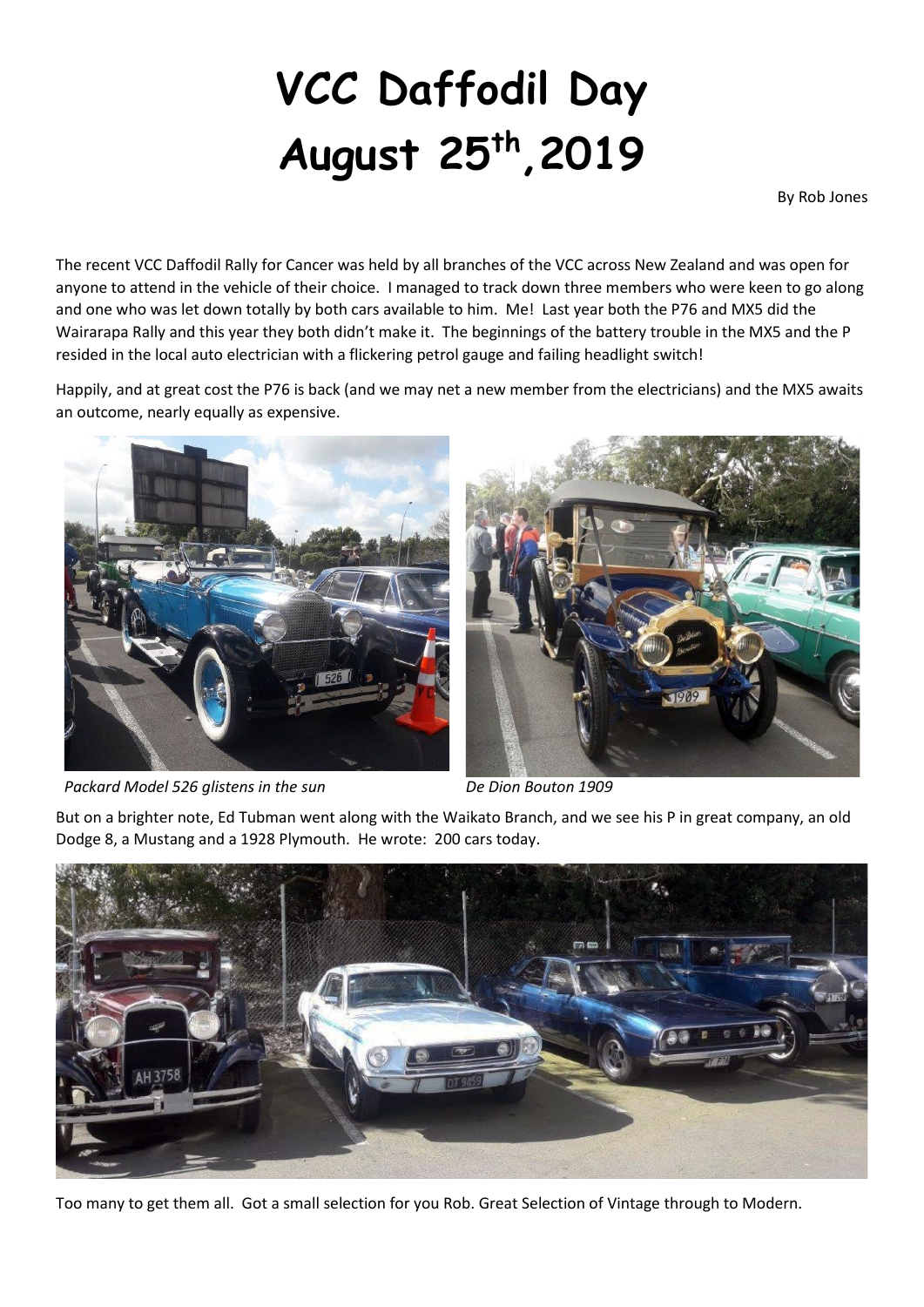Brian and Colleen Francis attended the static display put on in Levin, I assume by the Horowhenua VCC. As often happens Brian sticks with his mates in those big yank tanks including an El Camino and his friends not so beautiful Thunderbird, the green one. At least this bloke has also owned a P76 or 2! But the P76 does not look out of place with these cars at all.



*Brian and his buddies. I'm sure that Barracuda lives in Masterton now.*

And the other photos are again from Colin Sweetman who wrote: The Ashburton VCC (I am on the committee), hosted a Show & Shine on Sunday. We got 130 cars in attendance, and they were various makes and models from a 1907 Cadillac, a 1920's Rolls Royce to a 2018 Honda Civic Type R. It was a great warm and sunny day and those who

attended enjoyed the day. Last year we organised a car rally and had 60 entries, so we are going to run the show again next year. We had prizes for the category winners and eventually raised over \$2,500 for the local Cancer Society.

I took this Mercury Cougar along (see right). I couldn't give it a prize as I did all the judging bugger. You may see it at the Rally in Taumarunui on the way to the Beach Hop.

So it won't be coming through Whangamomona then! So, we see Colin's Cougar and a line up from the day starting with that lovely 47 De Soto and including an Mk2 Zephyr, MG, Armstrong Siddeley and various Chevs amongst others.



Of all the cars on the cover, Abby said she liked the Mk2 Zephyr – where did we go wrong! Sadly, I cannot locate this particular photo despite having scoured my pc!

The whole family decided to go out to lunch on the Sunday, in the CRV and MX5 that I got going and we passed dozens of local entrants going through Carterton. Spectacular they were ranging from vintage Austin's and others through to a very recent very sweet 57 Chev pickup and a lovely 56 Studebaker also recently discovered in Masterton.

*Not to be left out here are the MX5 and P76 in Martinborough at the start of the 2017 Daffodil Day Run.*